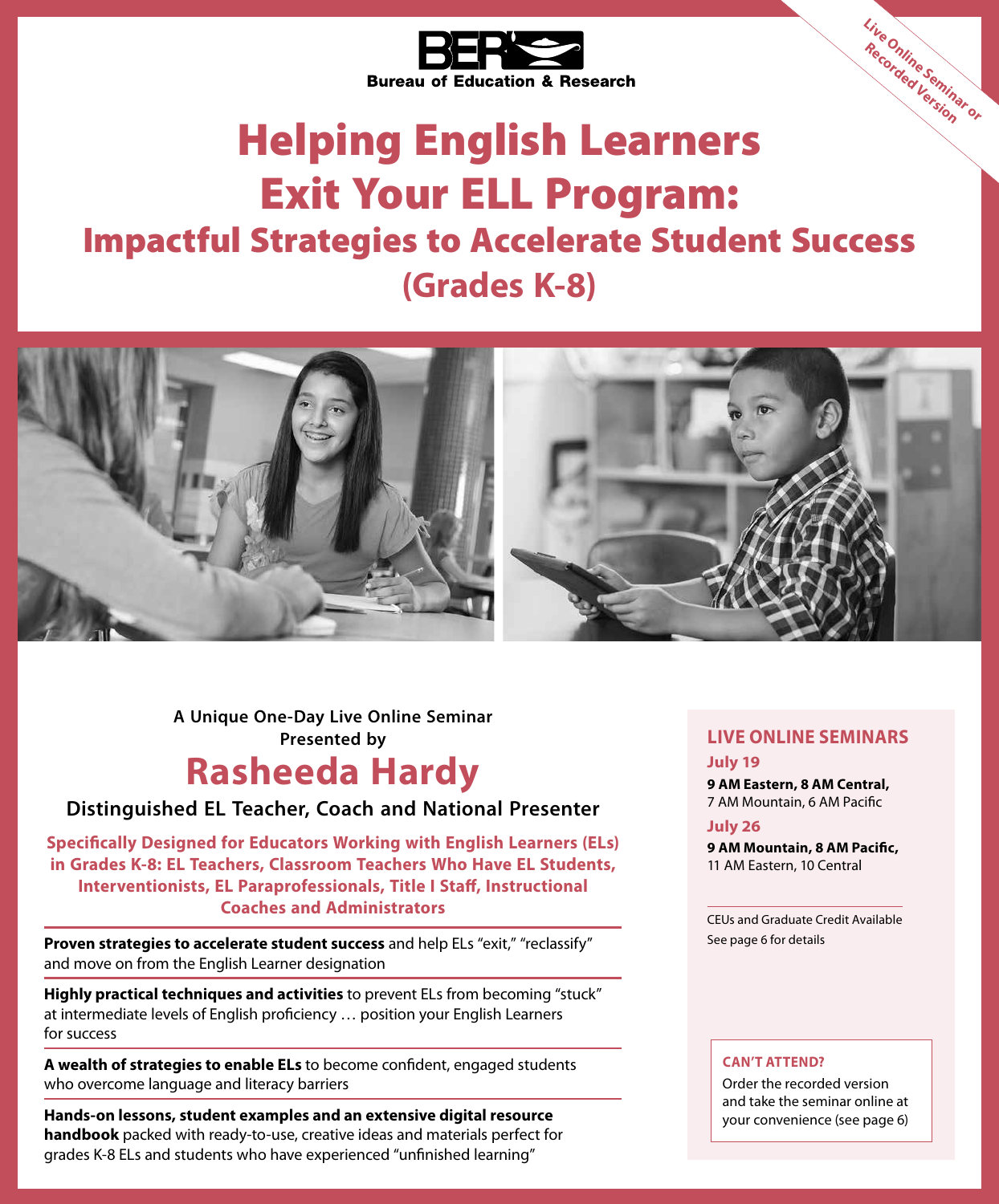## **Ten Key Benefits of Attending**

" Great strategies to use immediately. Thanks for all the new ideas!"

**– TERRY BURLINGAME, ESL TEACHER**



### **Who Should Attend**

Educators Working with English Learners (ELs) in Grades K-8: EL Teachers, Classroom Teachers Who Have EL Students, Interventionists, EL Paraprofessionals, Title I Staff, Instructional Coaches and Administrators

## **1. Action Steps to Help English Learners "Exit" or "Reclassify" Out of Your ELL Program**

Learn essential strategies designed to accelerate growth and help English Learners (ELs) no longer need English language services … Help ELs acquire the skills needed to demonstrate English language proficiency

#### **2. Unlock Success for Your English Learners (ELs)**

Explore ways to close language and academic gaps in students' learning … Discover proven ways to support the needs of ELs and unlock success across content areas … Support students that have experienced "unfinished learning" and accelerate new learning

**3. Rapidly Improve Language Acquisition and Academic Outcomes for ELs** Incorporate current practical and research-based techniques to reduce the amount of time students spend in your ELL program … Invigorate your lessons with language-rich strategies to strengthen language and literacy skills

### **4. Significantly Increase ELs' Reading and Writing Achievement**

Learn innovative comprehension, communication and interactive strategies designed to boost reading and writing achievement for ELs … Supplement your lessons with brain-based creative activities that prevent and/or overcome language and academic gaps

## **5. Incorporate the Key Elements of Effective ELL Programs in Your Instruction** Maximize gains for your English Learners by incorporating essentials of highly effective ELL programs in your own instruction … Strengthen ELs' oral language, literacy and academic English development

### **6. Utilize Powerful Strategies to Accelerate Literacy Skills**

Combine language support strategies with fiction, non-fiction and multimedia to increase achievement … Help ELs advance more rapidly through every level of language acquisition in small, whole group and independent settings

### **7. Increase Student Engagement and Skills for Tackling Complex Texts**

Learn innovative ways to incorporate rich oral language development strategies into your content instruction … Help ELs see themselves as capable readers and writers, and facilitate success across content areas

### **8. Use Data to Accelerate the Progress of Your ELs**

Explore proven ways to collect and use data to significantly increase students' language and academic gains … Discover quick and fun ideas to better target your instruction and help ELs take greater responsibility for their learning

## **9. Learn How to Weave Culturally Responsive EL Instruction into Your Classroom and School**

Leave with essential teaching skills for designing environments for inclusion that will empower your EL students … Discover proven ways to foster engagement with your English Learners' families

## **10. Receive an Extensive EL Instruction Digital Handbook**

As a participant, you will receive a digital resource handbook, specially designed for this seminar and packed with essential tools and strategies to help you facilitate rapid growth for your English Learners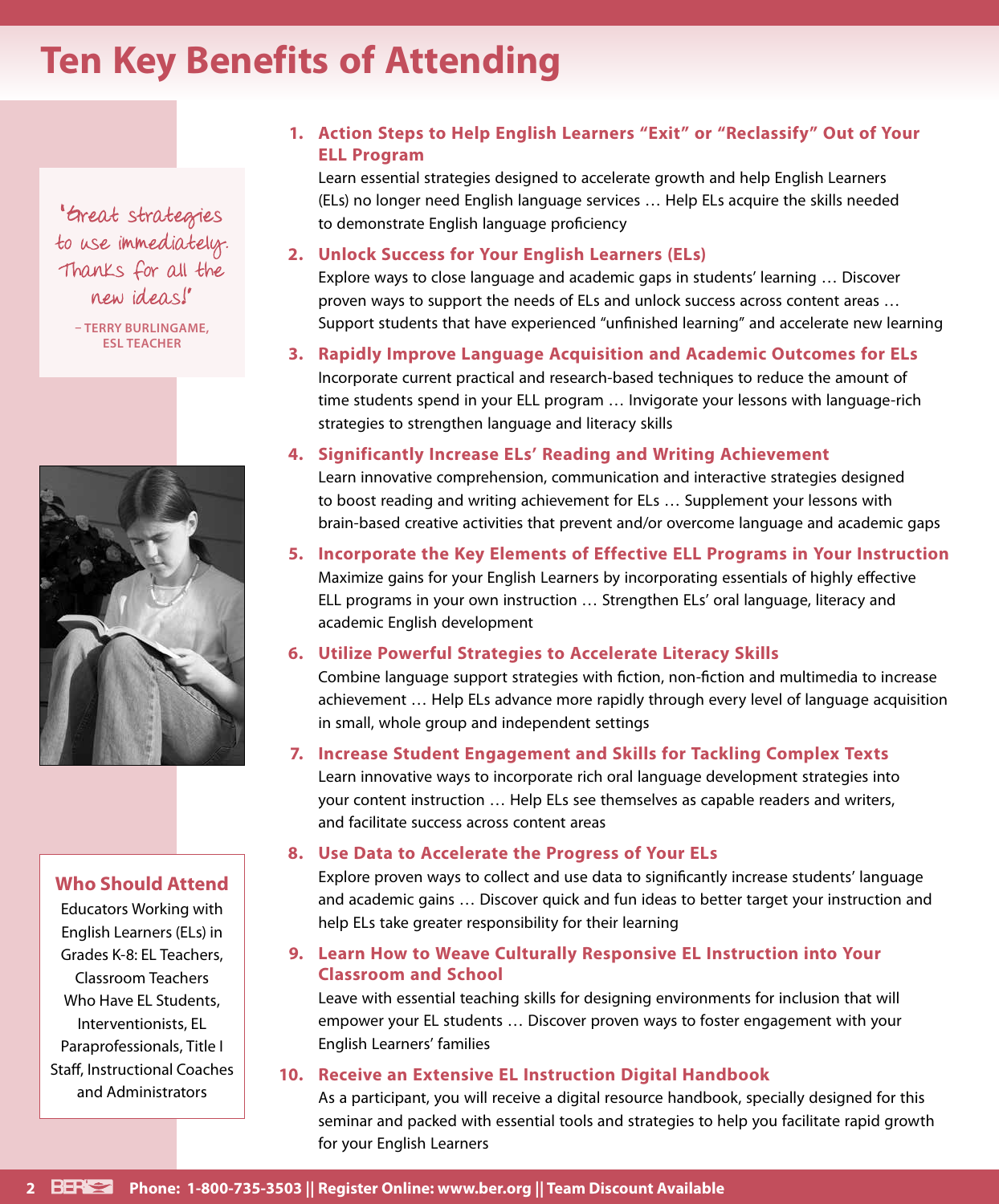## **Outstanding Strategies You Can Use Immediately**

## **What You Will Learn ...**

- **•** Discover how you can **make a rapid difference for English Learners'** (ELs') language development and academic achievement
- **•** Highly effective strategies and routines to **decrease the amount of time** students are in your ELL program
- **• Ways to ensure that ELs attain English proficiency** and develop high levels of academic achievement in English
- **• Innovative strategies to enhance your instructional toolbox** that facilitate rapid language growth and academic success for ELs
- **• Cutting edge, practical and research-based** instructional approaches to better reach and teach ELs
- **• How to streamline, target and enhance your instruction** by uncovering and responding to your ELs' needs
- **• Powerful tools to help ELs make maximal language** and content skills gains
- **• Engaging, fun routines and activities** to help ELs take greater responsibility for their language and academic learning
- **• Essential elements of effective ELL programs** that you can incorporate in your own instruction
- **• How to set the stage for success** and support rich language and literacy development for ELs
- **• Ways to accelerate academic literacy** and language learning by incorporating multiple sources from physical text to digital media
- **• Engaging, high-impact strategies** to increase motivation and time on-task for ELs
- **• Strategies to address behavior challenges and truancy** … How to motivate ELs to give their best in school





"Ms. Hardy is an excellent presenter! Even after teaching for 18 years, I'm leaving with tons of valuable information."

## **Practical Ideas and Strategies**

Increasingly English Learners (ELs) are becoming Long-Term English Learners – those who have not attained English proficiency after seven years. This trend has become a national challenge! The question is: what can we as educators do about it?

In this information packed, fast-paced seminar, distinguished EL teacher and national presenter **RASHEEDA HARDY** will share a wealth of practical strategies designed to accelerate success and help ELs exit from your ELL program. You will learn ways to facilitate rapid gains in the English language development of the students with whom you work, unlocking greater success across grade level content areas. If you are searching for new and innovative strategies to accelerate the language proficiency and academic skills of your ELs, this is a day you won't want to miss! You will also receive an extensive digital resource handbook to support your success long after the seminar. **You'll leave with an expanded toolbox of highly effective strategies to help you accelerate the success of your English Learners.**

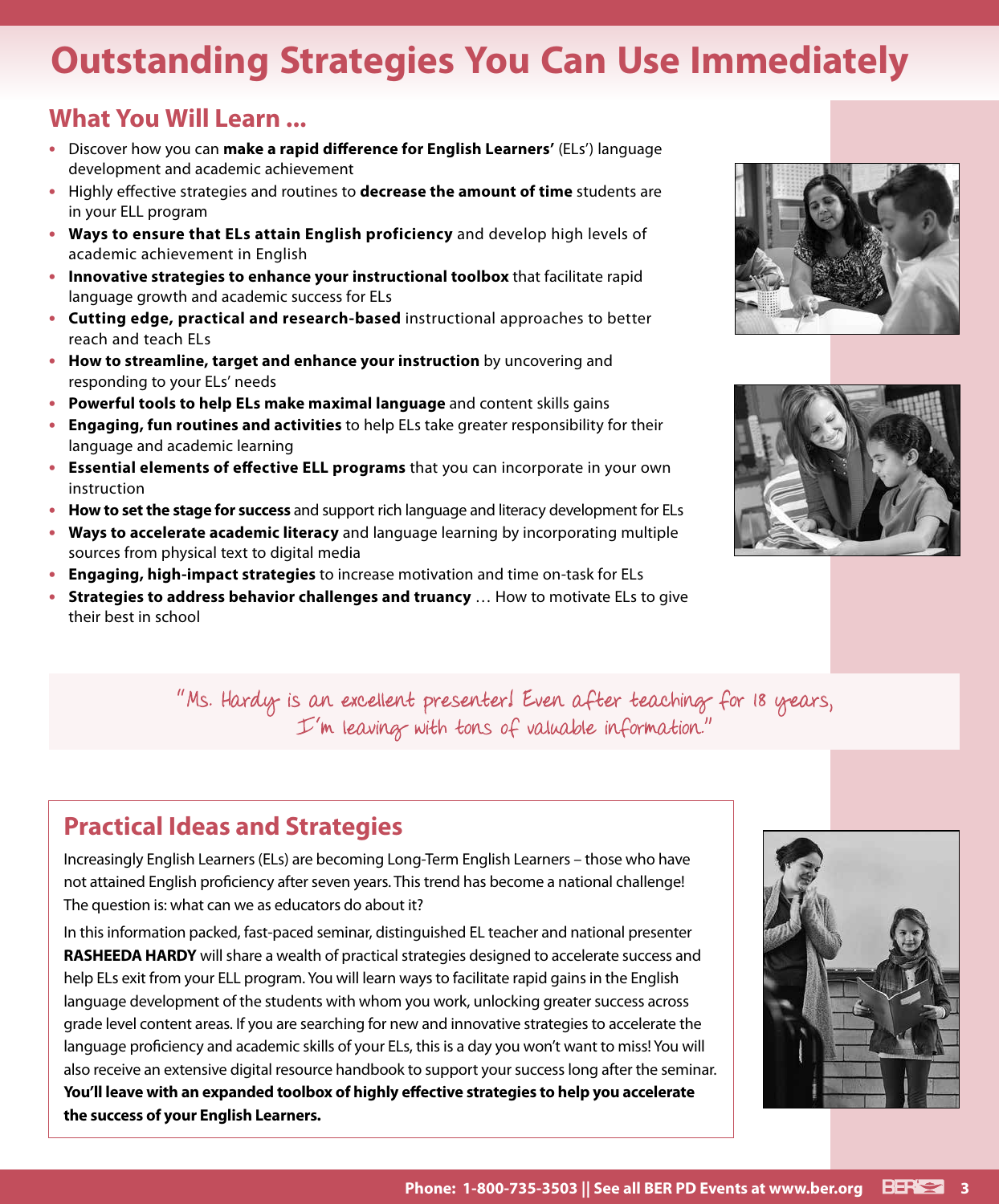## **A Message From Seminar Leader, Rasheeda Hardy**



## **Uniquely Qualified Instructor**

**RASHEEDA HARDY** has worked extensively for over 20 years in support of English Language Learners as both an English Learner teacher and Instructional Coach. Rasheeda is a nationally recognized presenter on the topic of effective instructional practices for English Learners and enjoys sharing her knowledge and practical approaches with fellow colleagues. Her broad schools-based experience uniquely qualifies her to understand the challenges currently facing educators in helping students acquire a new language, while also meeting rigorous expectations and academic standards. She has firsthand experience using cutting-edge, research-based strategies to accelerate the success of English Learners. Audiences regularly praise Rasheeda's highly practical and relevant strategies, invigorating activities and fast-paced seminars. Rasheeda is the author of *Helping English Learners Exit Your ELL Program: Impactful Strategies to Accelerate Student Success (Grades K-8)*, the extensive digital resource handbook you will receive at the seminar. **You'll leave Rasheeda's seminar with a wealth of powerful strategies you can use immediately to accelerate the language development and academic achievement of your English Learners.**

Dear Colleague:

Students classified as English Learners (ELs) account for nine percent of enrollment in grades K-12 in the U.S. But each year the number of Long-Term English Learners (students who have not been reclassified as English proficient after seven years) in middle and high schools grows at an alarming rate. This trend has quickly become a national challenge!

How can we best support our ELs and reverse the trend of Long-Term English Learners? How can we accelerate the success of ELs and help them to exit from our ELL programs more rapidly? In this seminar I will share practical information, strategies, tools and answers you can use immediately. You will leave with ways to combat "unfinished learning" in your students and not allow your English Learners to fall through the cracks.

As an experienced EL teacher and Instructional Coach, I understand very well the challenges you face in helping your students attain English proficiency and develop high levels of academic achievement in English. I want to provide you with proven, successful and powerful practices designed to accelerate the language development and academic skills of your English Learners. These time-efficient tools and approaches are perfect for your ELs across all language proficiency levels.

Are you working hard and not seeing the results you want to? Join me to discover the answers to why schools are not meeting their desired outcomes with English Learners. Let me share what I have learned with you so that you can also experience the rewards of this kind of rapid progress. "Exiting" students from your ELL program because they have acquired the skills needed to demonstrate English language proficiency is the best kind of caseload reduction there is! You'll leave this seminar feeling invigorated and equipped with a toolbox full of ideas, resources and strategies you can use immediately … an answer to feeling burned out and overwhelmed. I look forward to meeting you at the seminar!

Partners in Learning,

Rasheedaffacty

Rasheeda Hardy

**P.S. Armed with an extensive digital resource handbook and dozens of use-tomorrow strategies, you will leave this seminar with a renewed desire to make a significant difference in the lives of your English Learners.**

"'Exiting' students from your ELL program because they have acquired the skills needed to demonstrate English language proficiency is the best kind of caseload reduction there is!"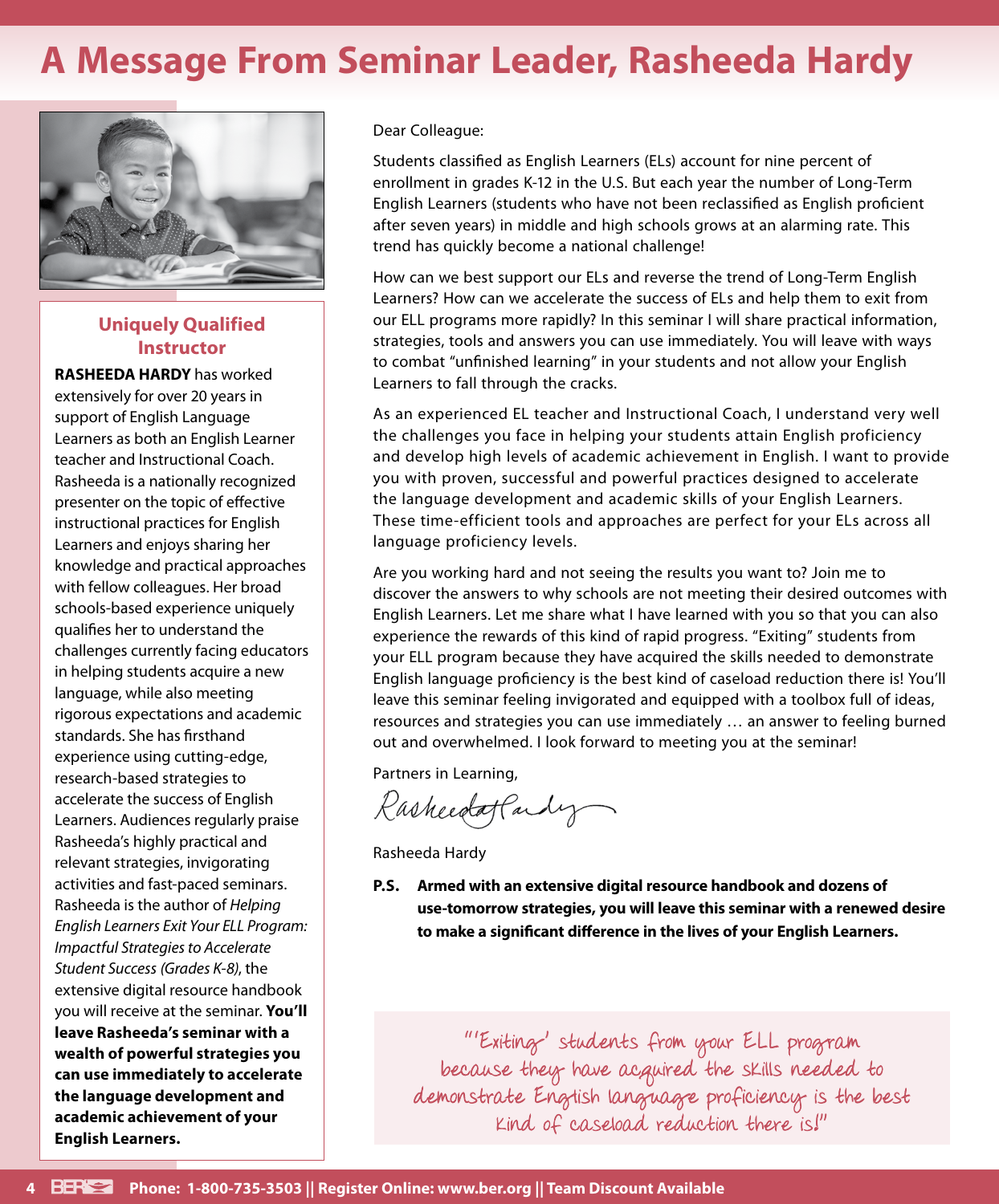## **What Your Colleagues Say About Rasheeda Hardy**

*"I loved the plethora of strategies and tools shared in this presentation. Coach Hardy not only gave us resources and strategies, but she also modeled them in her presentation."*

**Natalie Fowler, ELL Teacher**

*"This was one of the best PDs I have attended in a long time. Coach Hardy was very engaging, shared a lot of great ideas, and she's clearly very experienced at working with ELs."*

**Colette Mlot, Teacher**

*"I have added so many excellent strategies to use in my ESOL classroom. I am excited to incorporate them into my lessons."* **Barbara Christian, ESOL Teacher** 

*"Coach Hardy was engaging and helpful. She organized her presentation into clear big ideas so we did not feel overwhelmed."* **Avalon Monaco, ENL Teacher** 



*"Thank you for all the useful information and strategies for our ELs and for us!"*

**Georgina Arnold, ESOL Teacher**

*"This seminar was so helpful! There are days that I am feeling like I have failed my students, and so to get these tools is very exciting. I am really excited to play with them and have my students use them. "* **Alexis Peck, ELL Teacher**

*"Rasheeda - thank you for offering this seminar. You gave us a WEALTH of strategies, resources and amazing ideas for our students. I can't wait to get to school tomorrow!"*

**Nicole Duncan, ESOL Teacher**

*"This was by far, one of the best PDs I have attended. I am walking away with AMAZING resources and ideas. Thank you for integrating different modes of learning, and providing real classroom examples. Everything shared was applicable and purposeful. LOVED IT!"*

**Hillary Chandler, EL Teacher/Coach**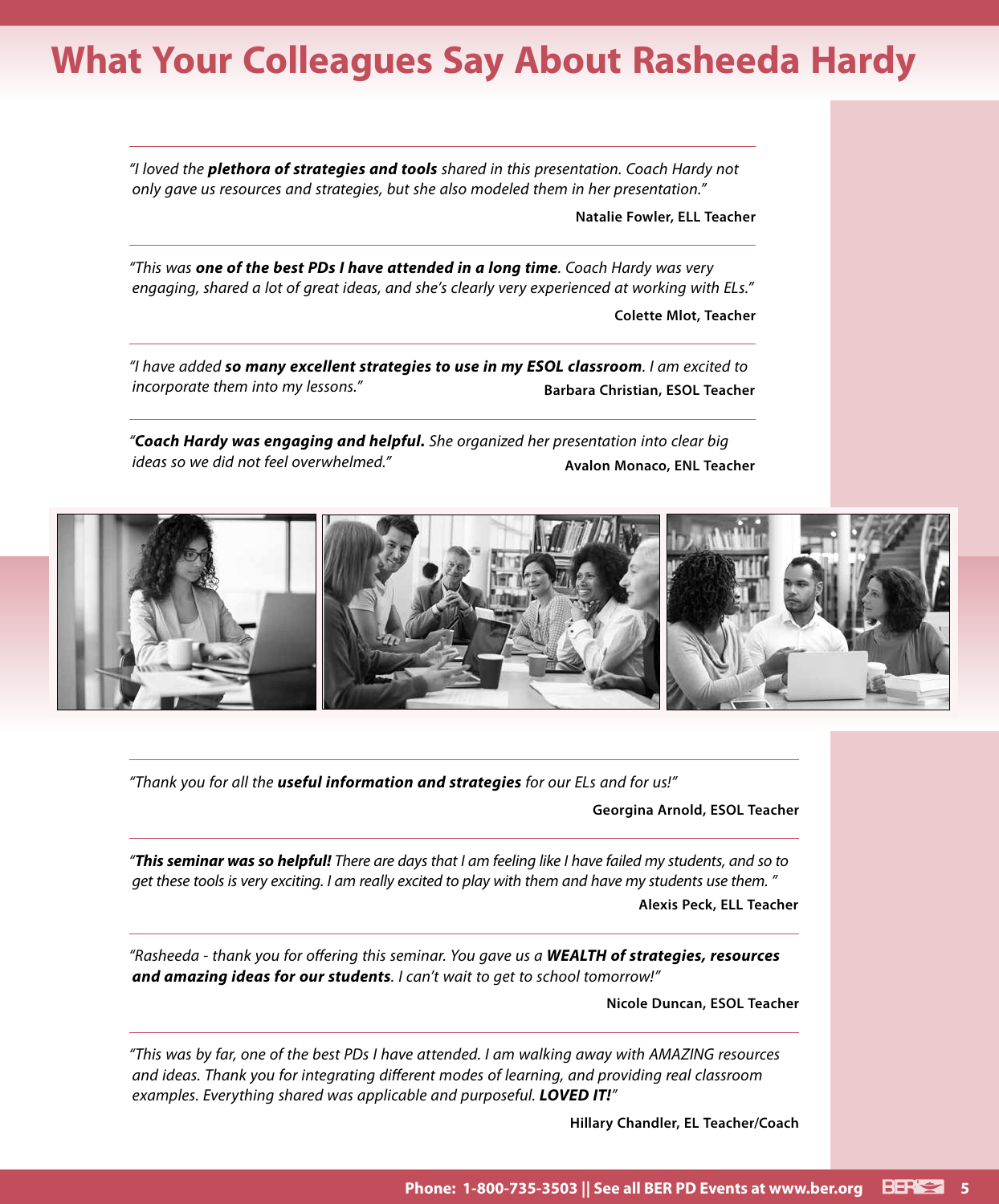## **Special Benefits of Attending**



"One of the greatest workshops ever. I've seen Rasheeda present before and I always walk away with so many new ideas and practical strategies that can be applied right away."

## **On-Site Training**

Most BER seminars can be brought to your school or district in-person or online. See the options at www.ber.org/onsite or call 877-857-8964 to speak to one of our On-Site Training Consultants.

## **Extensive EL Instruction Digital Resource Handbook**

You will receive an extensive digital resource handbook giving you access to countless strategies before, during and after the seminar. The handbook includes:

- A wealth of strategies to enrich your instruction and help ELs develop language proficiency, improve academic skills and exit your ELL program
- Ways to improve academic achievement and language development for ELs at all levels of language acquisition
- Innovative ideas and resources to add to your existing EL instructional toolbox
- Tools to increase ELs' motivation and resilience within and beyond school
- Proven approaches that facilitate rapid growth in ELs' language and academic skills

### **Consultation Available**

Rasheeda Hardy will be available to answer your specific questions and address the unique needs of your own program.

### **Meet Inservice Requirements / Earn State CEUs**

Participants of Live Online Seminars and those completing the Recorded Version online can receive a certificate of participation that may be used to verify five continuing education hours. For details about state CEUs available, visit www.ber.org/ceus

## **Earn One to Four Graduate Semester Credits**



Up to four graduate level professional development Massachusetts credits are available with an additional fee and completion of follow up practicum activities. Details for direct

enrollment with University of Massachusetts Global, will be available at this program.

## **Can't Attend?**

## **Other Professional Development Options:**

## **Recorded Version of the Seminar**

A video recorded version of this seminar will be available to take online at your convenience. You'll have access to the entire course and to the extensive digital resource handbook. Optional CEUs and graduate credit available. To enroll, see registration form on page 7.

## **Related On-Demand Online Courses**

Related On Demand Video-Based Online Learning courses, *Increase and Accelerate Your ELL Students' Learning and Success in School,* for Grades K-6, and *Maximizing the Active Participation and Language Learning of ELL Students Using Read Aloud, Shared Reading and Word Work,* for Grades K-5*,* are available for immediate registration. To enroll, visit www.ber.org/online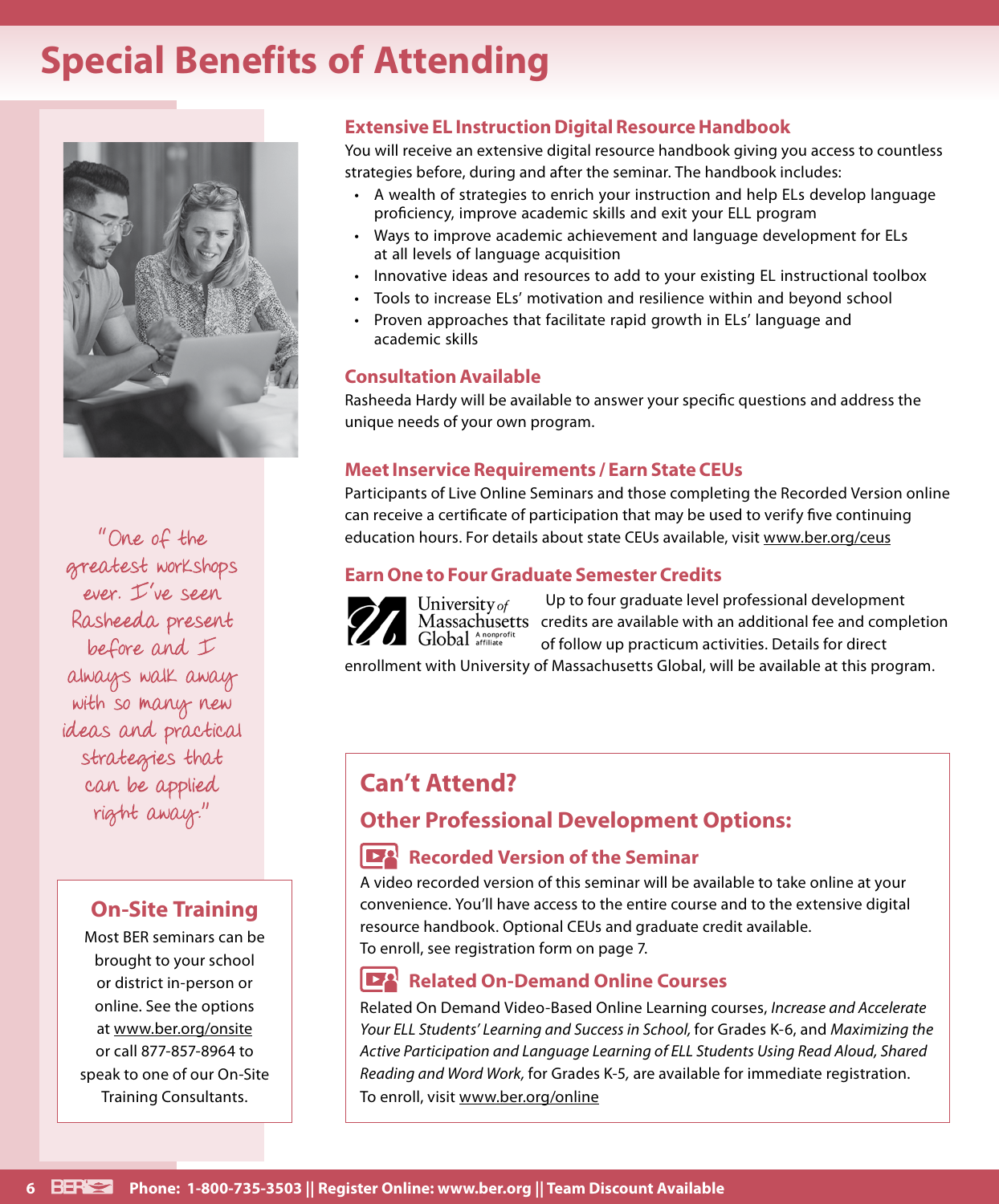## Helping English Learners Exit Your ELL Program: **Impactful Strategies to Accelerate Student Success (Grades K-8)**

| <b>Registration (EEH2M1)</b><br>$\Box$ 1. July 19, 2022 (Start time: 9 AM Eastern, 8 AM Central)<br>2. July 26, 2022 (Start time: 9 AM Mountain, 8 AM Pacific)<br>□<br>$-$ or $-$                                                                 | <b>FIVE EASY WAYS TO REGISTER:</b><br><b>REGISTER ONLINE at: www.ber.org</b><br><b>EMAIL this form to: register@ber.org</b>                                                                                                                                                                                                                                                                                                                                                                                                                                                           |
|---------------------------------------------------------------------------------------------------------------------------------------------------------------------------------------------------------------------------------------------------|---------------------------------------------------------------------------------------------------------------------------------------------------------------------------------------------------------------------------------------------------------------------------------------------------------------------------------------------------------------------------------------------------------------------------------------------------------------------------------------------------------------------------------------------------------------------------------------|
| 3. I'd like to order the recorded version of this seminar<br>□                                                                                                                                                                                    | PHONE toll-free: 1-800-735-3503                                                                                                                                                                                                                                                                                                                                                                                                                                                                                                                                                       |
| M.I.<br><b>LAST NAME</b><br><b>FIRST NAME</b>                                                                                                                                                                                                     | (Weekdays 5:30 am - 4:00 pm Pacific Time)                                                                                                                                                                                                                                                                                                                                                                                                                                                                                                                                             |
|                                                                                                                                                                                                                                                   | FAX this form to: 1-425-453-1134                                                                                                                                                                                                                                                                                                                                                                                                                                                                                                                                                      |
| POSITION, SUBJECT TAUGHT<br><b>GRADE LEVEL</b>                                                                                                                                                                                                    | <b>MAIL this form to: Bureau of Education &amp; Research</b><br>915 118th Avenue SE . PO Box 96068<br>Bellevue, WA 98009-9668                                                                                                                                                                                                                                                                                                                                                                                                                                                         |
| (Please see list above)<br>SEMINAR LOCATION NUMBER: -                                                                                                                                                                                             | <b>Program Hours</b>                                                                                                                                                                                                                                                                                                                                                                                                                                                                                                                                                                  |
| List additional registrants on a copy of this form                                                                                                                                                                                                | All Live Online Seminars are scheduled 9:00 AM - 3:30 PM, or 8:00<br>AM - 2:30 PM in the time zone indicated. Check in 15 minutes prior.<br>Registrants will be sent login information by email four days before their<br>Live Online Seminar.                                                                                                                                                                                                                                                                                                                                        |
| <b>SCHOOL NAME</b>                                                                                                                                                                                                                                |                                                                                                                                                                                                                                                                                                                                                                                                                                                                                                                                                                                       |
| SCHOOL MAILING ADDRESS<br><b>CITY &amp; STATE</b>                                                                                                                                                                                                 | Fee<br>The registration fee is \$279 per person, \$259 per person for groups of<br>three or more registering at the same time. Call us at 1-800-735-3503                                                                                                                                                                                                                                                                                                                                                                                                                              |
| ZIP CODE                                                                                                                                                                                                                                          | for groups of ten or more. Payment is due prior to the program.<br>Fee includes seminar registration, a certificate of participation and<br>an extensive digital resource handbook. The fee is the same for<br>Live Online Seminars or Recorded Seminars.<br><b>Cancellation/Substitutions</b><br>100% of your paid registration fee will be refunded if you can't attend<br>and notify us at least 10 days before the seminar. Late cancellations<br>made prior to the event date will be refunded less a \$15 service fee.<br>Substitutions may be made at any time without charge. |
| <b>SCHOOL PHONE NUMBER</b><br><b>HOME PHONE NUMBER</b><br>$\lambda$<br>$\lambda$                                                                                                                                                                  |                                                                                                                                                                                                                                                                                                                                                                                                                                                                                                                                                                                       |
| Registration confirmations and login details are sent via e-mail                                                                                                                                                                                  |                                                                                                                                                                                                                                                                                                                                                                                                                                                                                                                                                                                       |
| E-MAIL ADDRESS (REQUIRED FOR EACH REGISTRANT)                                                                                                                                                                                                     |                                                                                                                                                                                                                                                                                                                                                                                                                                                                                                                                                                                       |
| HOME MAILING ADDRESS                                                                                                                                                                                                                              | <b>Further Questions</b><br>Call the Bureau of Education & Research (800) 735-3503 or visit<br>us online at www.ber.org. The Bureau is North America's leading                                                                                                                                                                                                                                                                                                                                                                                                                        |
| <b>CITY &amp; STATE</b><br>ZIP CODE                                                                                                                                                                                                               | presenter of PD training for professional educators. Programs<br>are based on sound research, are highly practical in content and<br>consistently receive excellent evaluations.                                                                                                                                                                                                                                                                                                                                                                                                      |
| <b>IMPORTANT - PRIORITY ID CODE: EEEH2M1</b>                                                                                                                                                                                                      | <b>Program Guarantee</b><br>We stand behind the high quality of our programs by providing the                                                                                                                                                                                                                                                                                                                                                                                                                                                                                         |
| <b>METHOD OF PAYMENT - Team Discount Available</b><br>The registration fee is \$279 per person,<br>for teams of three or more registering at the same time, the fee is \$259<br>per person. Payment is due prior to the program. No cash, please. | following unconditional guarantee: If you are not satisfied with this<br>program, we'll give you a 100% refund of your registration fee.                                                                                                                                                                                                                                                                                                                                                                                                                                              |
| $\Box$ A check (payable to <b>Bureau of Education &amp; Research</b> ) is attached                                                                                                                                                                |                                                                                                                                                                                                                                                                                                                                                                                                                                                                                                                                                                                       |
| $\Box$ A purchase order is attached, P.O. $\#$ (Be sure to include priority ID code on the P.O.)                                                                                                                                                  |                                                                                                                                                                                                                                                                                                                                                                                                                                                                                                                                                                                       |
| □ MasterCard<br>$\Box$ Charge my:<br>$\Box$ VISA<br>$\Box$ Discover                                                                                                                                                                               |                                                                                                                                                                                                                                                                                                                                                                                                                                                                                                                                                                                       |
| MO/YR                                                                                                                                                                                                                                             |                                                                                                                                                                                                                                                                                                                                                                                                                                                                                                                                                                                       |
| (Found on back of card)                                                                                                                                                                                                                           |                                                                                                                                                                                                                                                                                                                                                                                                                                                                                                                                                                                       |
| Please print name as it appears on card                                                                                                                                                                                                           |                                                                                                                                                                                                                                                                                                                                                                                                                                                                                                                                                                                       |